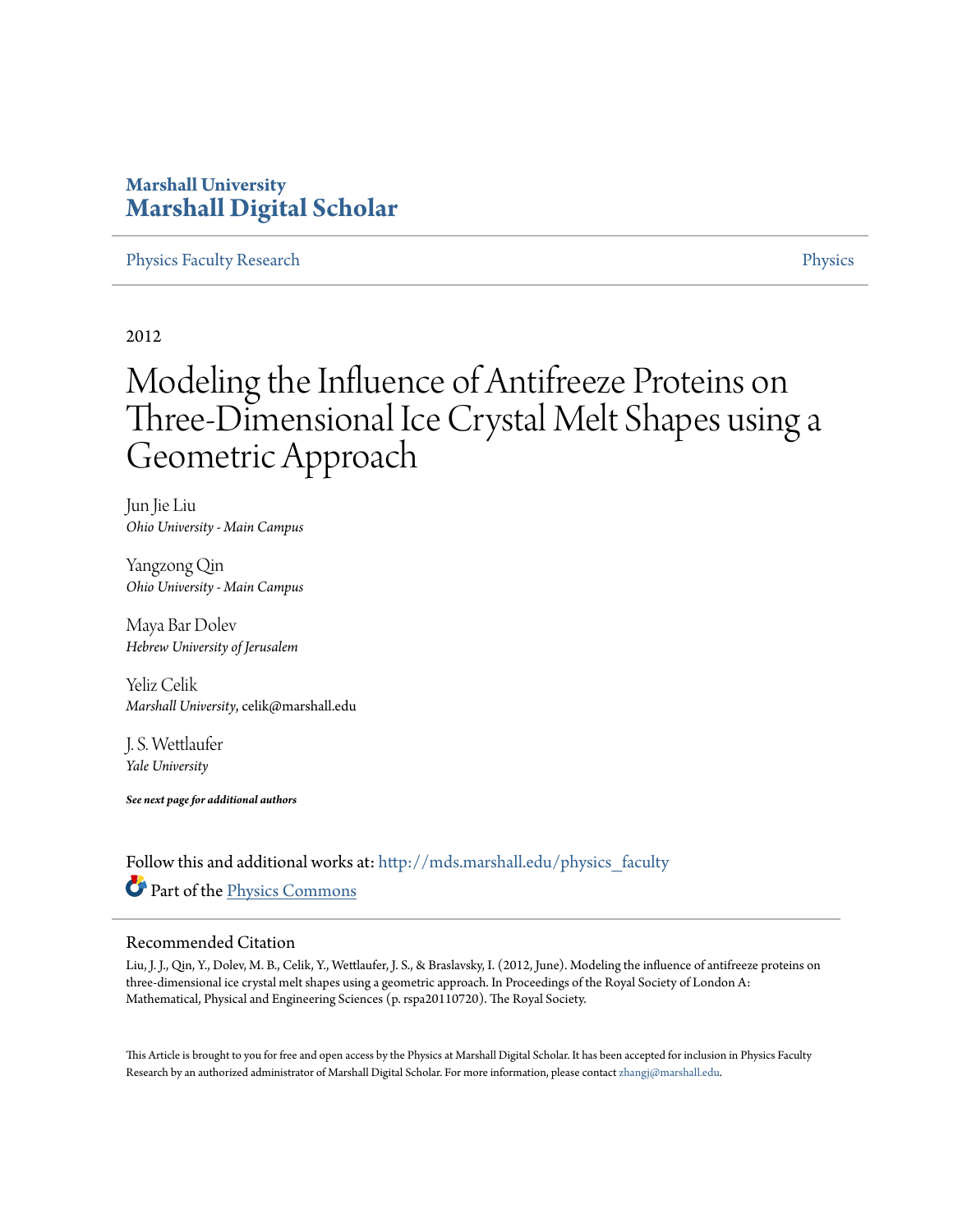#### **Authors**

Jun Jie Liu, Yangzong Qin, Maya Bar Dolev, Yeliz Celik, J. S. Wettlaufer, and Ido Braslavsky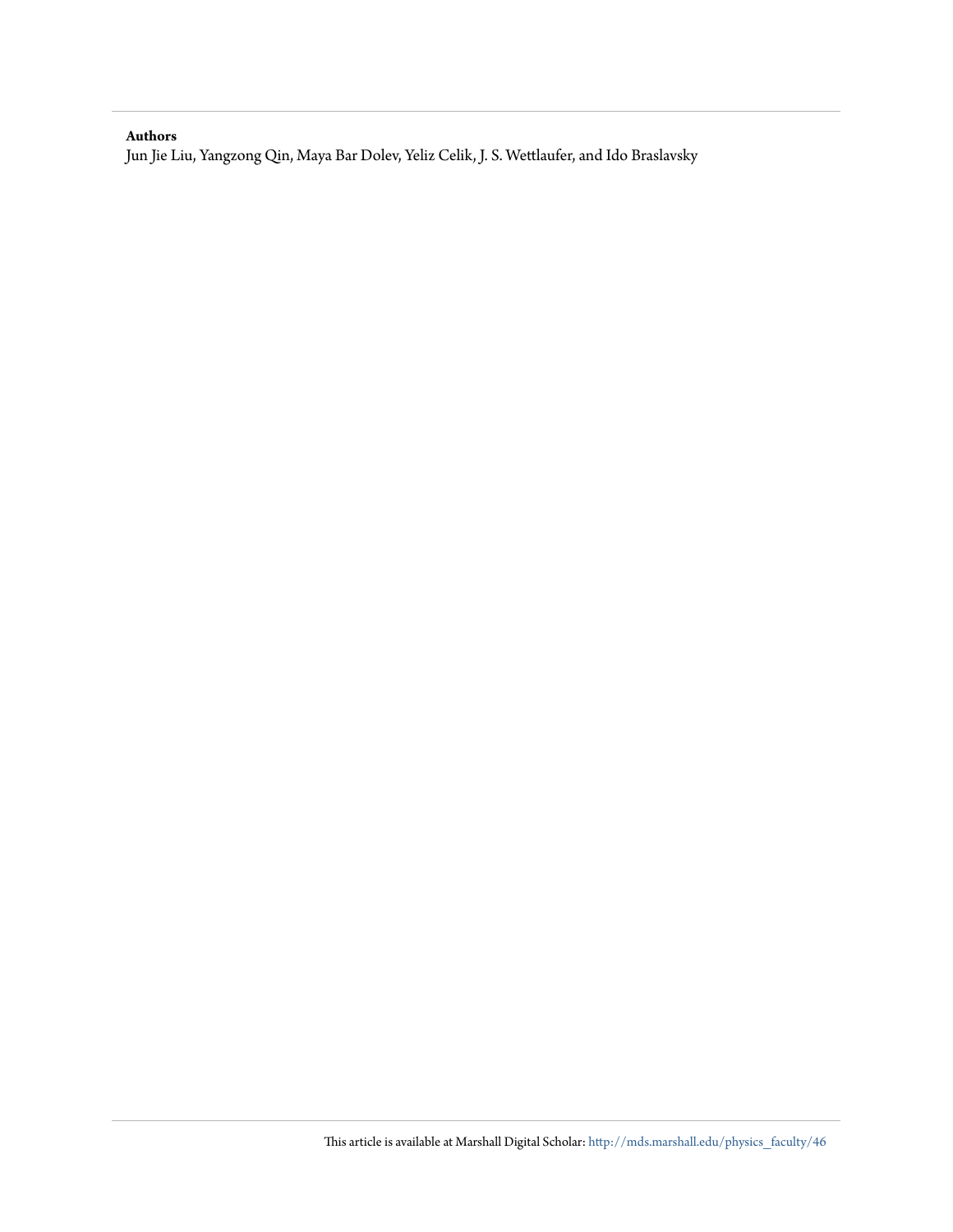# Modeling the Influence of Antifreeze Proteins on Three-Dimensional

Ice Crystal Melt Shapes using a Geometric Approach Jun Jie Liu<sup>1,2</sup>, Yangzong Qin<sup>1</sup>, Maya Bar Dolev<sup>3</sup>, Yeliz Celik<sup>1</sup>, J. S. Wettlaufer<sup>4,5</sup>, and Ido Braslavsky $^{1,3}$ 

<sup>1</sup> Department of Physics and Astronomy, Ohio University, Athens, Ohio 2 School of Physical Science and Technology, Inner Mongolia University, Hohhot city, China <sup>3</sup> The Robert H. Smith Faculty of Agriculture, Food  $\&$  Environmental sciences, The Hebrew University of Jerusalem, Rehovot, Israel <sup>4</sup> Department of Physics, Department of Geology and Geophysics, and Program in Applied Mathematics, Yale University, New Haven, Connecticut, USA 5 NORDITA, Roslagstullsbacken 23, 10691 Stockholm, Sweden

Accepted to PRSA, doi:10.1098/rspa.2011.0720

# **Abstract**

The melting of pure axisymmetric ice crystals has been described previously by us within the framework of so-called *geometric crystal growth*. Nonequilibrium ice crystal shapes evolving in the presence of hyperactive antifreeze proteins (hypAFPs) are experimentally observed to assume ellipsoidal geometries ("lemon" or "rice" shapes). To analyze such shapes we harness the underlying symmetry of hexagonal ice Ih and extend two-dimensional geometric models to three-dimensions to reproduce the experimental dissolution process. The geometrical model developed will be useful as a quantitative test of the mechanisms of interaction between hypAFPs and ice.

# **Introduction**

Understanding how the basic tenets of surface thermodynamics control crystal shapes is a major focus of condensed matter science. Using a ubiquitous material like ice as a test bed facilitates the advancement of these goals, while having immediate relevance to a wide range of applications. By independently controlling the temperature and pressure under which an ice crystal is grown, a range of equilibrium ice crystal shapes may be formed, from fully faceted surfaces to rough or rounded surfaces (*1, 2*).

It is rare to observe crystals in equilibrium; usually their shapes are probed in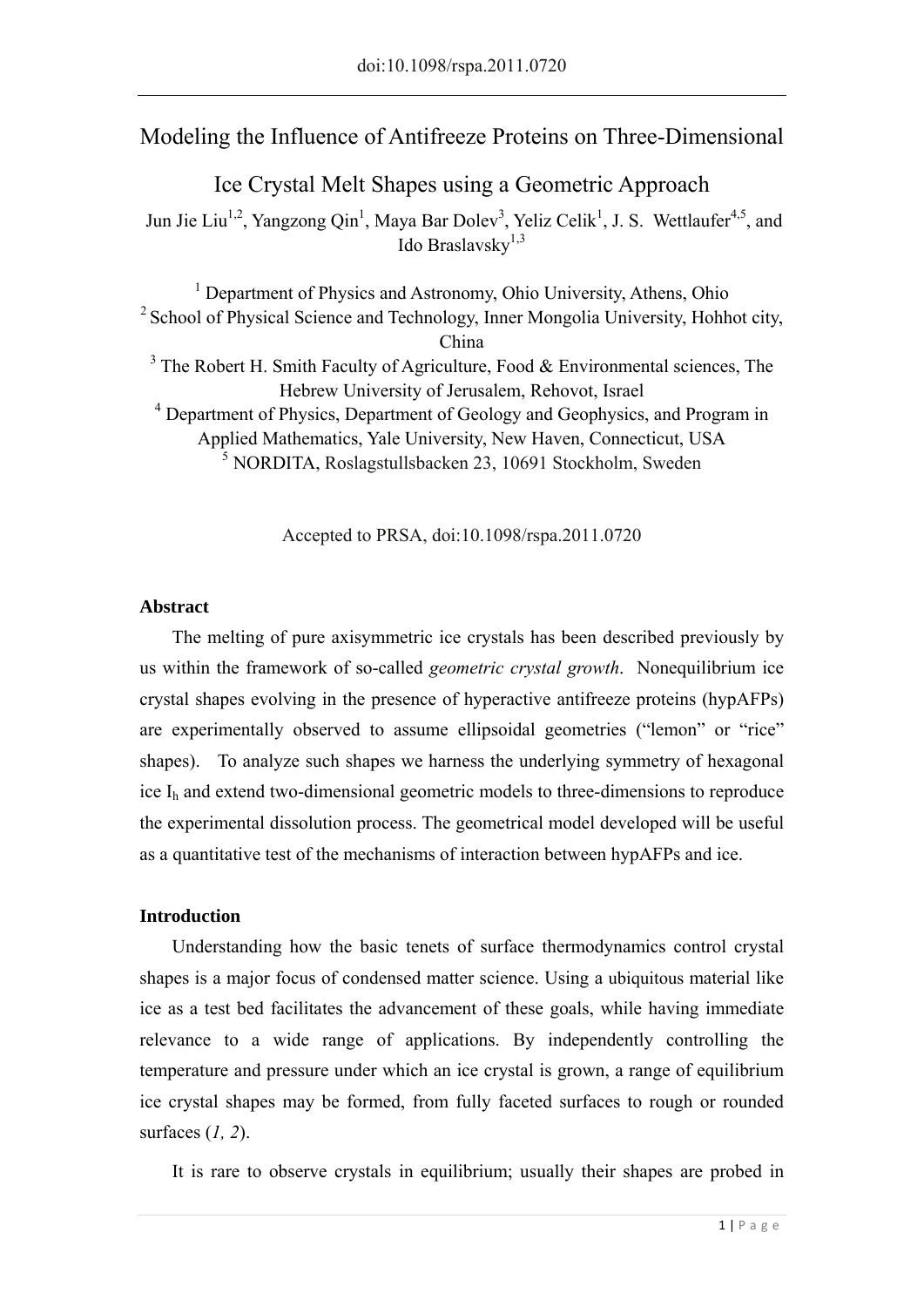conditions of disequilibrium during which they are growing or melting, however slowly. Understanding the relationship between growth and equilibrium shapes (*3*) is basic to unraveling the kinetic processes on surfaces and their relationship to lower dimensional phase transitions, physisorption and chemisorption (2, 4). Equilibrium crystal shapes can be determined from the Wulff construction (5), which minimizes the surface energy for the fixed total volume of the sample. This geometrical construction requires as specified (or experimentally determined) the specific surface free energy  $\gamma(\hat{N})$  as a function of crystallographic orientation relative to the surface normal  $\hat{N}$ . For clarity we note that  $\gamma(\hat{N})$  for a liquid is the surface tension and hence is isotropic, independent of the surface normal  $\hat{N}$ , and single valued. One then performs the transform  $\hat{N} \cdot \vec{r} = \lambda \gamma(\hat{N})$  where  $\vec{r}$  is a radial vector from the origin to the crystal surface. The equilibrium crystal shape emerges by taking the interior envelope of the set of planes lying perpendicular to radial rays that intersect the polar plot of  $\gamma(\hat{N})$ . The overall size is characterized by  $\lambda$ , but the shape is independent of it (3). An equilibrium shape may be fully facetted (at low temperatures), it may be fully rough (at temperatures exceeding the roughening transitions for all of its facets) or both types of surface structure may coexist on a single crystal. Additionally, one might prepare an equilibrium crystal shape and use the Wulff construction to estimate the specific surface free energy  $\gamma(\hat{N})$ . However, due to the long relaxation times of typical materials, it is experimentally challenging to observe equilibrium crystal shapes. Notable successes include crystals of helium in contact with its superfluid parent phase, due to the negligible latent heat of fusion and large thermal conductivity (6), micron size crystals of metals (7), due to their small sizes and the ability to maintain ultra-high vacuum conditions over long periods of time, and ice crystals in contact with water in a well designed precision high pressure apparatus (1, 8).

Knowledge of the kinetic processes of molecular attachment, detachment, and surface diffusion and incorporation are fundamental to predicting the evolution of a crystal interface on length scales much larger than the lattice parameter. Of significant basic interest and broad applicability is to gain an understanding of the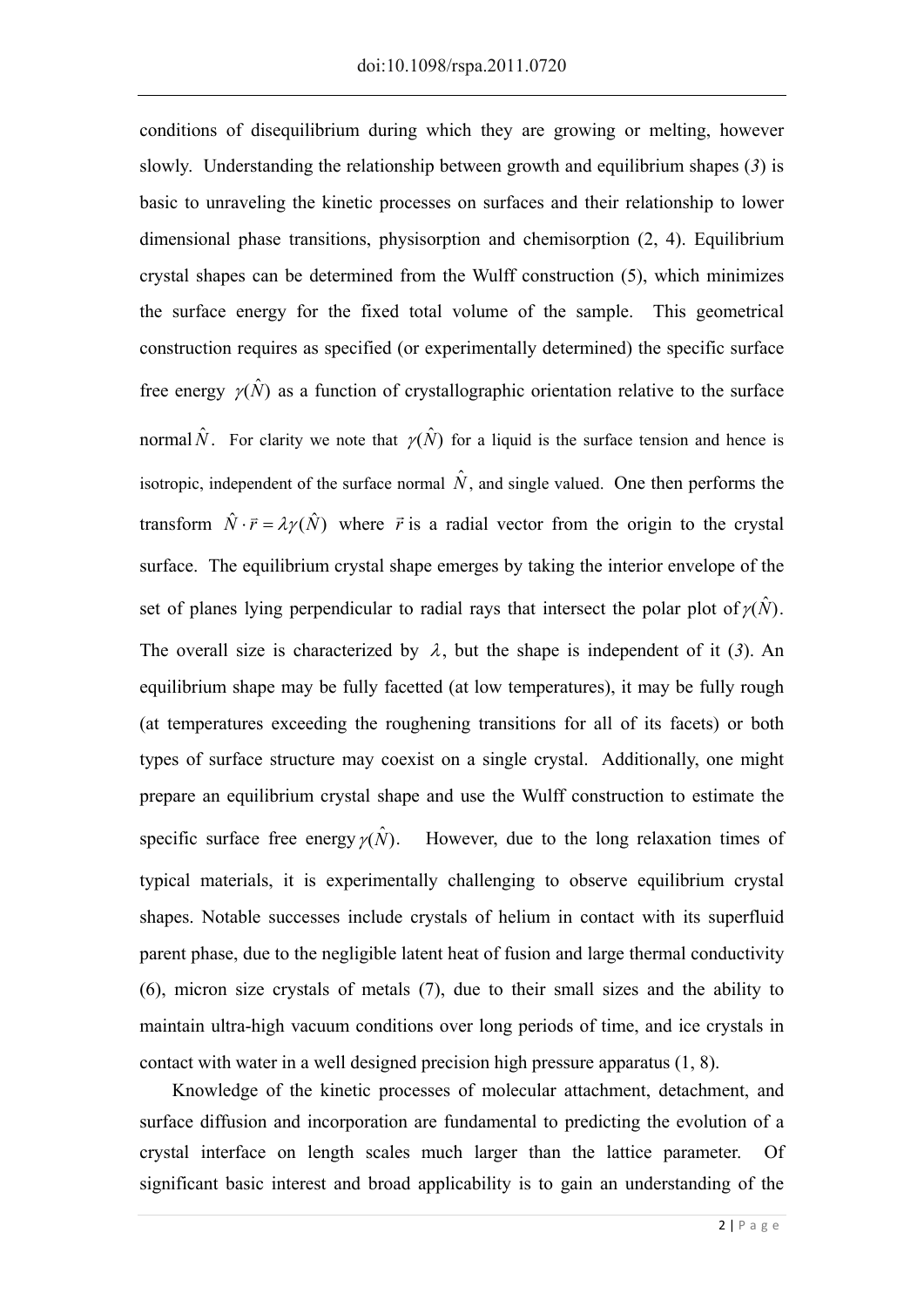relationship between the macroscopic shape of a pure ice crystal and the microscopic behavior of water molecules. Moreover, the growth habits of ice can be influenced by impurities or additives such as antifreeze proteins (AFPs) that have specific affinity to certain crystallographic planes (9-13). Thus, quantitative studies of the nonequilibrium shapes of ice in the presence of AFPs may shed light on the kinetic processes underlying their action.

The driving force for both growth and dissolution is defined as the chemical potential difference between the parent phase and the solid,  $\Delta \mu$ . When the drive is sufficiently small that gradients in the rate limiting diffusion field possess a characteristic length that is large relative to the size of the crystal, then interfacial kinetic processes control the shape of the moving interface. Such a circumstance is common in a wide range of systems and settings and is modeled within the framework of *geometric crystal growth (1, 2, 14, 15)*. One can consider geometric crystal growth as a kinetically grounded kinematic approach. This is because the local interfacial velocity is specified based on the local crystallographic orientation  $\hat{N}$ , and on the kinetics understood to be associated with it, for a given  $\Delta \mu$ . Such approaches are successful in two-dimensional (2-D) growth having explained quantitatively the evolution of axisymmetric shapes (*1, 2*). Here, motivated by experiments involving AFPs, which substantially influence the interfacial kinetics and hence overall crystal shape, we extend geometric approaches to three dimensions and focus specifically on the shapes of ice crystals during dissolution. Note that while strictly speaking the shapes we model geometrically are dissolution shapes, here we use interchangeably dissolution and the more intuitive term melting. The distinction is irrelevant for either the actual shape or the method by which we model it.

The geometric approach explains the transient evolution of equilibrium forms containing both rough and faceted surfaces (14-16). Because the rough orientations lack an interfacial nucleation barrier whereas the faceted orientations grow by an activated process, the general growth process is one whereby the rough orientations grow out of existence and leave the shape dominated by slow growing facets. This is termed "global kinetic faceting". In treating the melting of an initially faceted shape, growth–melt asymmetries seen in ice crystals were captured (*1*). There, an apparent rotation of the principal facets by 30 degrees was explained by the underlying kinetic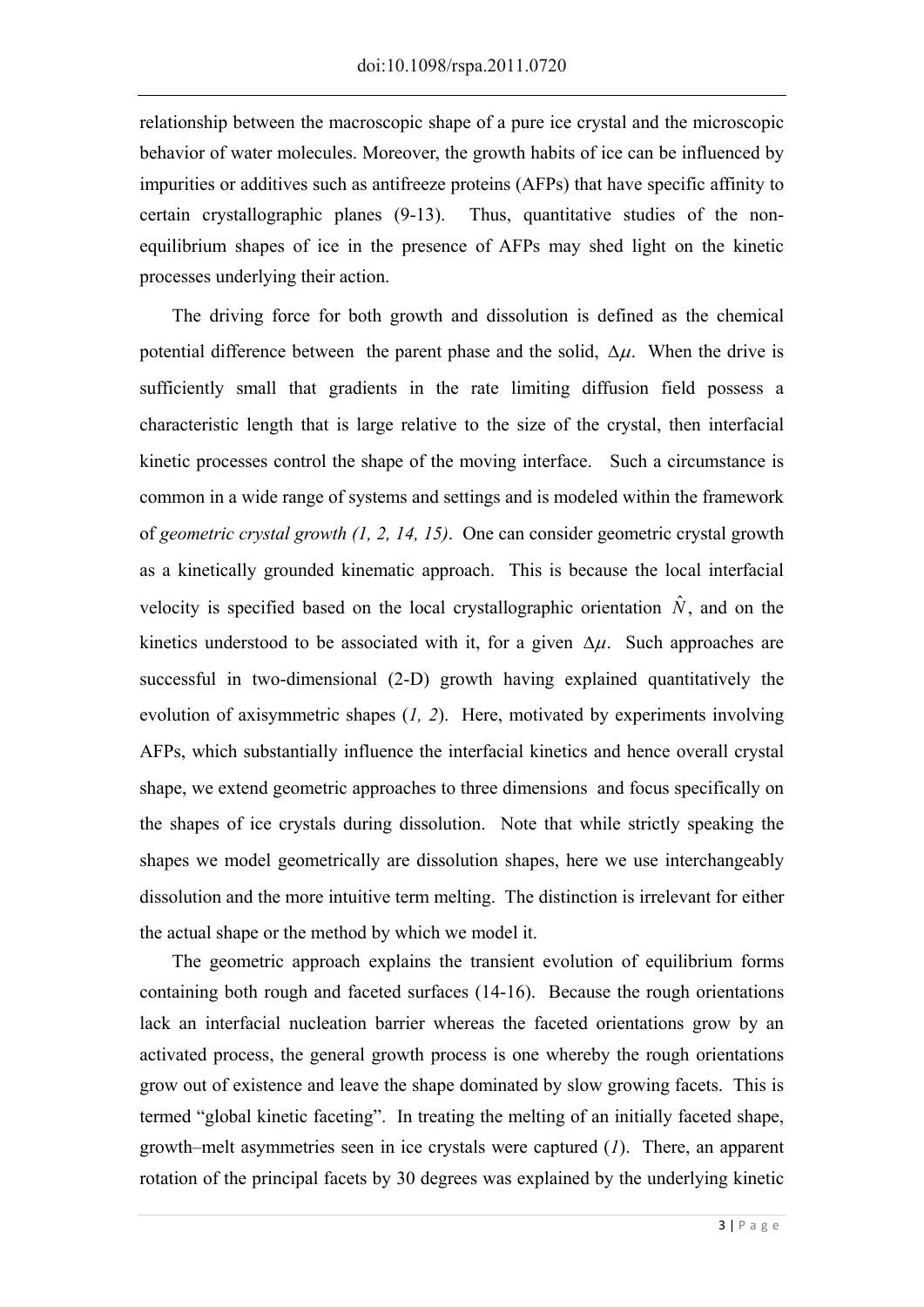anisotropy of  $V(\Delta \mu, \hat{N})$  due to step propagation. Pertaya *et al.* (12) observed similar experimental phenomena in AFP solutions, attributing it to the inhibition of crystal growth by AFPs bound to ice crystal surfaces. While the prism facets in pure ice in contact with water disappear above  $-16$  °C and at pressures below 160 MPa (*1*), hypAFPs in solution created highly faceted hexagonal ice crystals viewed along the caxis and ellipsoidal or "lemon-shaped" prismatic ice crystal faces at normal pressures and at temperatures near 0 °C (Figure 1). Modeling these complex three-dimensional shapes requires an extension of two-dimensional geometric models. Here, such an extension has been developed and allows us to simulate the observed hypAFPmodified shape evolution.

# **Geometric Crystal Growth**

A small, spatially uniform and steady driving force characterizes near equilibrium growth or melting (*3*) , both of which are described by geometric crystal growth (1-3, 14-16). By "small" it is meant that while the drive is large enough to change the shape of a crystal, if the drive is removed the shape relaxes to the equilibrium value on an experimentally observable time scale. As in the Wulff construction, where the equilibrium shape is determined by the orientation dependence of the specific surface free energy  $\gamma(\hat{N})$ , in geometric growth or melting the shape is determined by the orientation dependence of the local interfacial velocity  $V(\Delta \mu \hat{N})$ , itself dependent upon the growth drive. For 2-D growth one describes the surface itself by a timedependent vector  $\overline{C}[x(u,t), y(u,t)]$ , in Cartesian coordinates  $x(u,t), y(u,t)$  depending on an arc-length parameter, u, related to the arc-length *s* by the metric  $\sqrt{(\partial x/\partial u)^2 + (\partial y/\partial u)^2} \equiv |\partial \vec{C}/\partial u|$  in the usual manner;  $ds = |\partial \vec{C}/\partial u| du$ . Whence, for an inward pointing unit normal  $\hat{N}$  and an anisotropic velocity function  $V(\Delta \mu, \hat{N})$ , the surface evolves according to

$$
\left(\frac{\partial \vec{C}(u,t)}{\partial t}\right)_u = -V\hat{N},\qquad [1]
$$

where we suppress the explicit representation of the Cartesian two-vector because the arc-length convention implies reference to a point on an evolving two-dimensional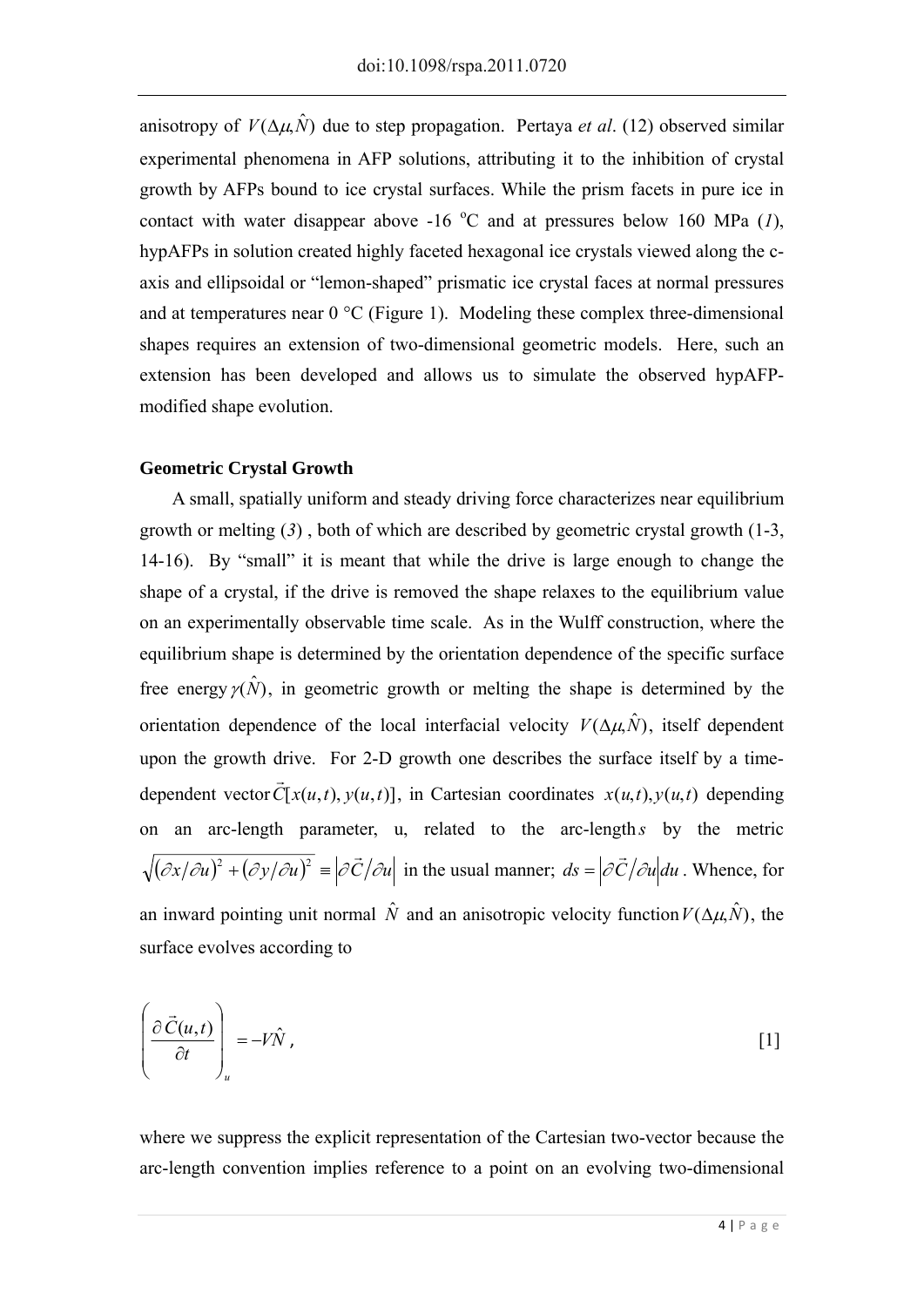

surface. Note that the time derivative is taken at fixed arc length. An equivalent

**Figure 1.** Melting of an ice crystal in the presence of *Tenebrio molitor* AFP. (a)–(d) melting process observed in nanoliter osmometer experiments (17). The formation of the ellipsoidal or "lemon" shape is evident viewed perpendicular to the c-axis. The scale bar is 10 µm and the times are shown in the figures.

means for dealing with interfacial kinetics as a function of  $\hat{N}$  is to characterize that direction in terms of the angle  $\theta$  that the surface tangent makes with the positive  $x$ axis, leading to  $V(\Delta \mu, \theta)$ . For a given velocity function, the evolution of an initial shape is given by the solution to equation [1] using the method of characteristics *(15)*.

Independent of whether one is describing the evolution of a two-dimensional or three-dimensional, as long as the conditions of geometric growth are met, the global evolution of an initial crystal is governed by the physics embodied in a local velocity function  $V$ . However, a two-dimensional surface bounding a three-dimensional crystal must be parameterized by two arc-lengths modifying equation [1] as follows,

$$
\left(\frac{\partial \vec{C}(u, v, t)}{\partial t}\right)_{u, v} = -V\hat{N},\tag{2}
$$

where the arc-length parameters *u* and *v* correspond to the longitudinal and latitudinal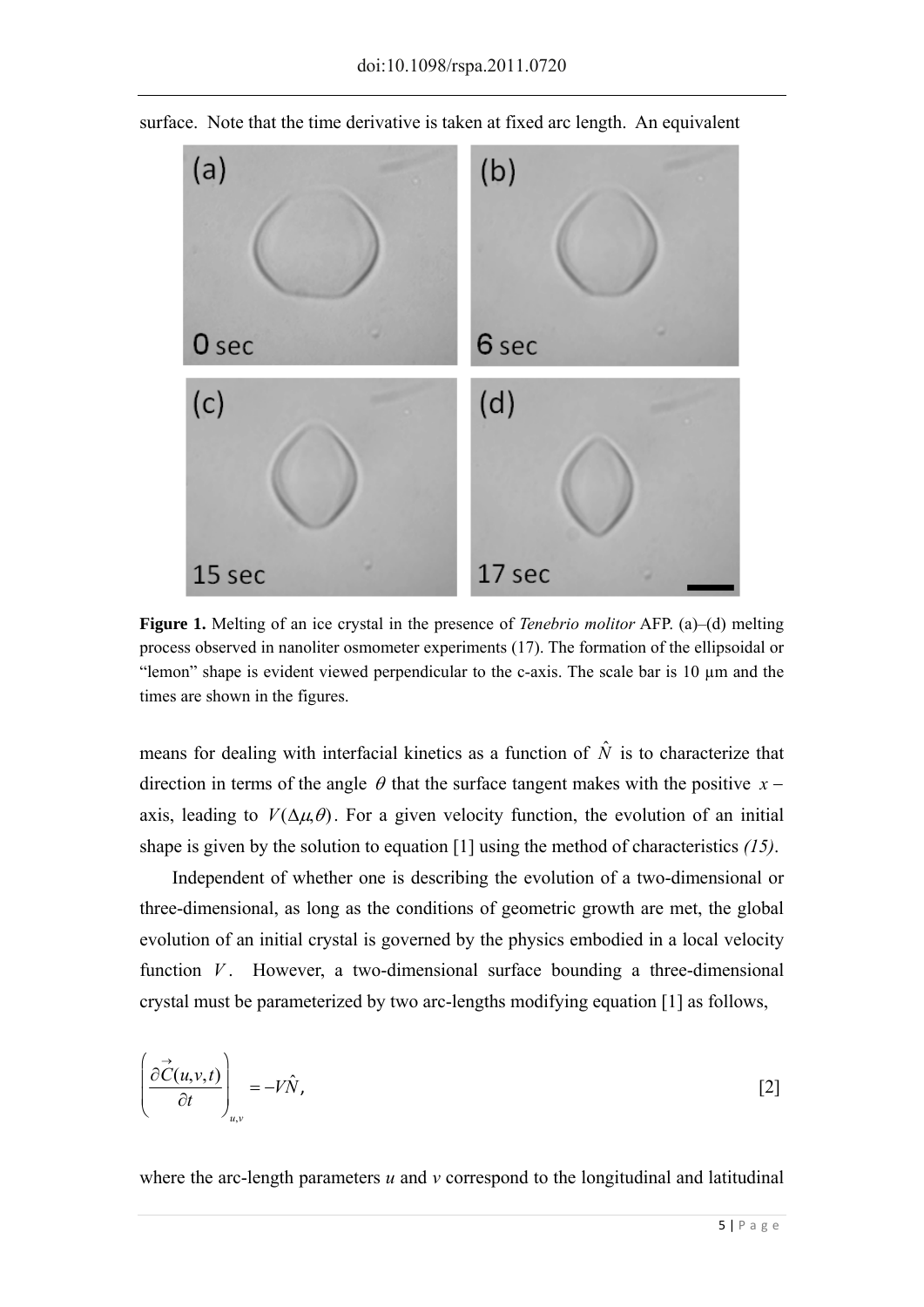positions on the evolving crystal surface. Thus, by parity of reasoning with the twodimensional case, the arc-lengths *u* and *v* carry the same information as do the angles  $\theta$  and  $\varphi$  that define the tangent plane perpendicular to the surface normal  $\hat{N}$ . The tangent plane is defined by the unit surface tangent  $\hat{T}$ , whose angle  $\theta$  is measured from the positive *x* – axis, and the unit binormal  $\hat{B}$ , perpendicular to  $\hat{T}$ , which has a projection onto the equatorial plane taking an angle  $\varphi$  relative to the  $x - axis$  (figure 2).



**Figure 2.** Evolution of a single point on a crystal surface with a normal  $\hat{N}$ , tangent  $\hat{T}$ , and binormal  $\hat{B}$ .

Whence, the local normal velocity has the following dependences;  $V(\Delta \mu, \theta, \varphi)$ , it is intuitive that a unique correspondence between  $u$ ,  $v$  and  $\theta$ ,  $\varphi$  exists globally for continuous convex shapes. When a discontinuity forms at a corner, the transformation is piecewise valid on the continuous regions separating corners. A surface that becomes faceted, and hence has zero curvature, must be treated separately such as described in (14), the results of which we extend presently, by rewriting equation [2] as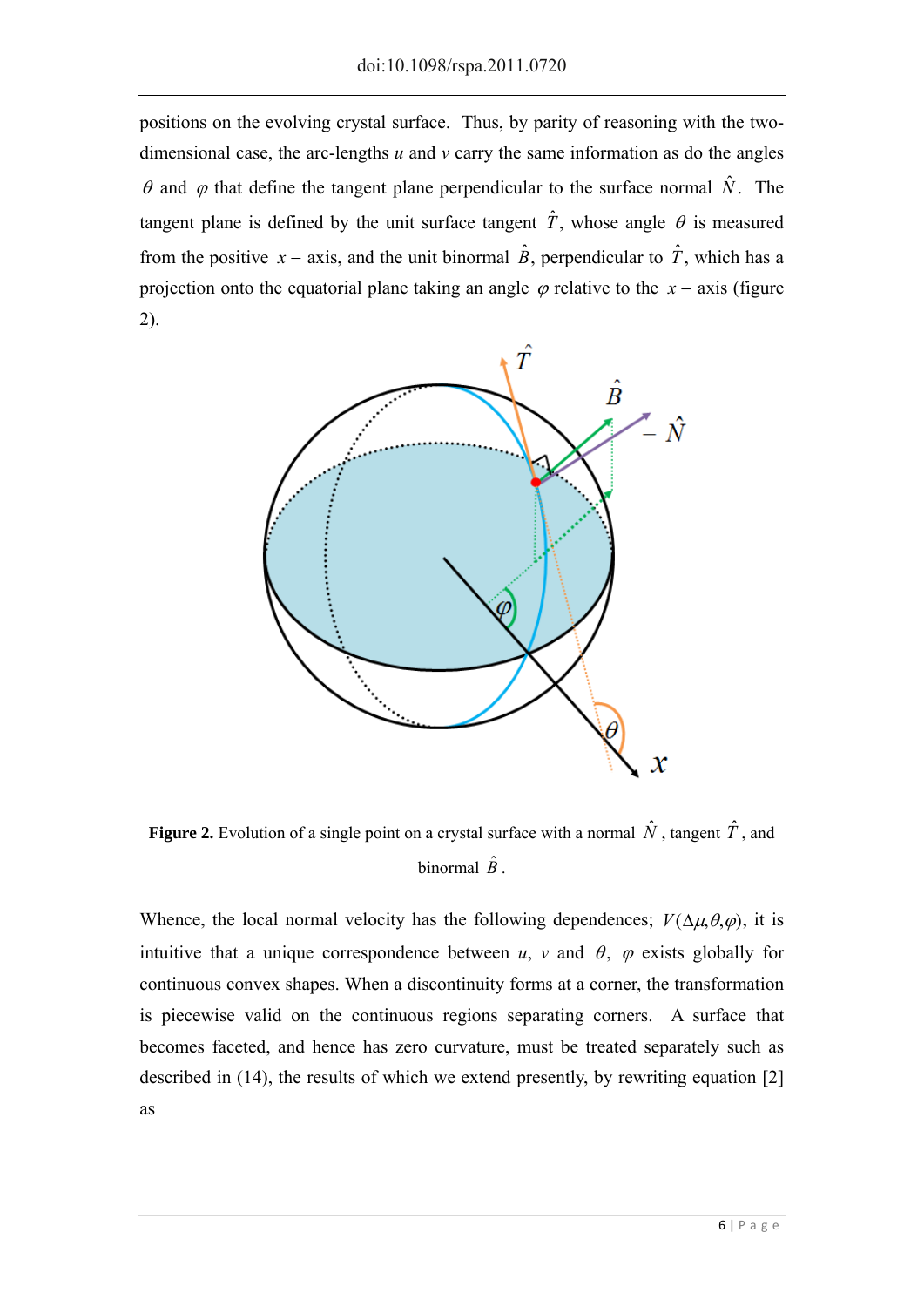$$
\left(\frac{\partial \vec{C}(\theta, \varphi, t)}{\partial t}\right)_{\theta, \varphi} = -V(\Delta \mu, \theta, \varphi)\hat{N} + \left(\frac{\partial V}{\partial \theta}\right)_{\varphi, t} \hat{T} + \left(\frac{\partial V}{\partial \varphi}\right)_{\theta, t} \hat{B},
$$
\n
$$
\tag{3}
$$

described in more detail in the Appendix. Due to the fact that, for a given driving force,  $V(\Delta \mu, \theta, \varphi)$  depends solely on the orientation of the normal, the solution  $\vec{C}(\theta, \varphi, t)$  of equation 3 is given along straight characteristic lines along which the normal is preserved;

$$
\vec{C}(\theta,\varphi,t) = \vec{C}_{\text{d}}(\theta,\varphi) + \left[ -V(\Delta\mu,\theta,\varphi)\hat{N} + \left(\frac{\partial V}{\partial\theta}\right)_{\text{d}}\hat{T} + \left(\frac{\partial V}{\partial\varphi}\right)_{\text{d}}\hat{B}\right]t.
$$
 [4]

All orientations on the initial surface  $\vec{C}_0(\theta, \varphi)$  move along characteristic lines and at each time *t* the locus of all points  $\vec{C}(\theta, \varphi, t)$  associated with them define the crystal shape. When two characteristics meet, a discontinuity in the surface slope can occur which can be described as a shock  $(14, 16)$ . The trajectory of these shocks has been analyzed in the two-dimensional case (14). Simply reversing time allows for the treatment of melting.

Now we construct a simple velocity function  $V(\Delta \mu, \theta, \varphi)$  geared towards our interests in the anisotropic melting shape of an ice crystal viz.,

$$
V(\Delta \mu, \theta, \varphi) = V_f(\Delta \mu)\xi(\theta) + V_r(\Delta \mu, \theta, \varphi)[1 - \xi(\theta)],
$$
\n[5]

where  $V_f$  is the velocity normal to faceted surfaces, such as the basal plane, and  $V_f$  is that along rough surfaces, such as all prismatic planes which here become rough over time. The function  $\zeta(\theta)$  captures the transition from faceted to rough growth along the surface and is periodic with a period of *n* and thus continuously varies between zero and one;  $0 \le \xi(\theta) \le 1$ . For simplicity, we chose  $\xi(\theta) = \cos^{m}(n\theta/2)$ , where *m* is an even integer. Motion of a molecularly rough interface is not hindered by activated processes, such as is the case at a facet, because for growth or melting there is no nucleation barrier; the surface can be thought of heuristically as a liquid-vapor interface. Whence,  $V_r$  is a relatively simple function of the growth drive  $\Delta \mu$ , which under experimental conditions is either proportional to the undercooling at fixed pressure or the overpressure at fixed temperature (1, 8, 16). Using the intuition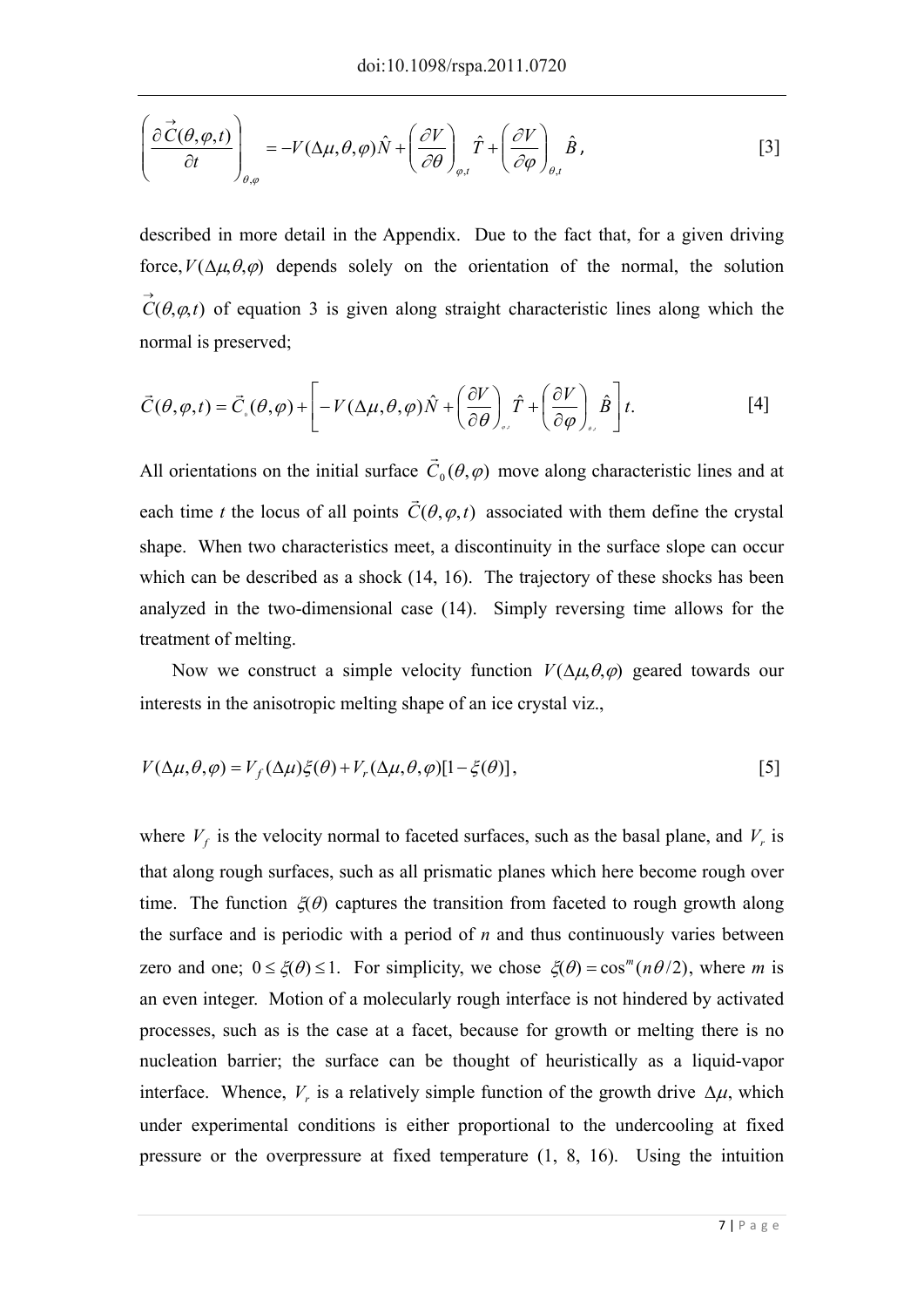gleaned from both growth and melting studies of pure materials (1, 15, 16), we extend the linear response regime to the two-dimensional surface as follows;

$$
V(\Delta \mu, \theta, \varphi) = c \Delta \mu \left[ 1 + \cos \left( \frac{n_e \theta}{2} \right) \right] \left[ 1 + \cos \left( \frac{n_e \varphi}{2} \right) \right],
$$

in which the linear response is shown in the first term with the growth drive scaled by a constant *cr*. Moving along a surface from rough orientations towards vicinal orientations, the normal motion of an interface is influenced both by detachment of molecules along with the migration of surface molecules away from the facets (1, 15). This behavior is captured by the two angle dependent terms, in which *p* and *q* are even integers, and  $m \geq p, q$ .

In the experiments reported here and elsewhere (1, 8, 16) it is seen that ice crystal shapes are two-fold symmetric parallel to the basal plane and six fold symmetric about the c-axis, and hence we take the simplest form of equation 6 that describes the symmetry of the crystal;  $p = q = 2$ ,  $n_a = 2$  and  $n_a = 6$  (Figure 3). Under the conditions of geometric growth or melting, wherein the driving force is weak,  $V_f \ll V_r$ , and hence for example the advance of the basal plane is much slower than that of the prismatic planes in experiments.

Given an initial shape, each point on the crystal advances according to the orientation of the surface. Depending on the initial shape, trajectories of two points may collide in a shock event (14, 16), according to the rubric of the method of characteristics. When a shock occurs, the participating characteristic orientations are eliminated from the crystal surface (14). The right hand side of equation 4 displays the wide range of possibilities, depending on the initial shape and the detailed form of  $V(\Delta \mu, \theta, \varphi)$ , for shock formation.

# **Results**

Experiments on ice crystal growth in the presence of hypAFPs revealed highly faceted crystals in the basal plane (17). AFPs inhibit ice crystals from growing within a certain temperature range, thereby decreasing the freezing point below the equilibrium melting temperature (9). When crystals grown in solutions containing AFPs are continuously cooled and the magnitude of the freezing point is exceeded, sudden and rapid growth occurs due to the magnitude of supercooling imposed. In contrast, melting can be controlled using relatively small temperature gradients, and shape evolution is readily observed under a microscope (18). We used the three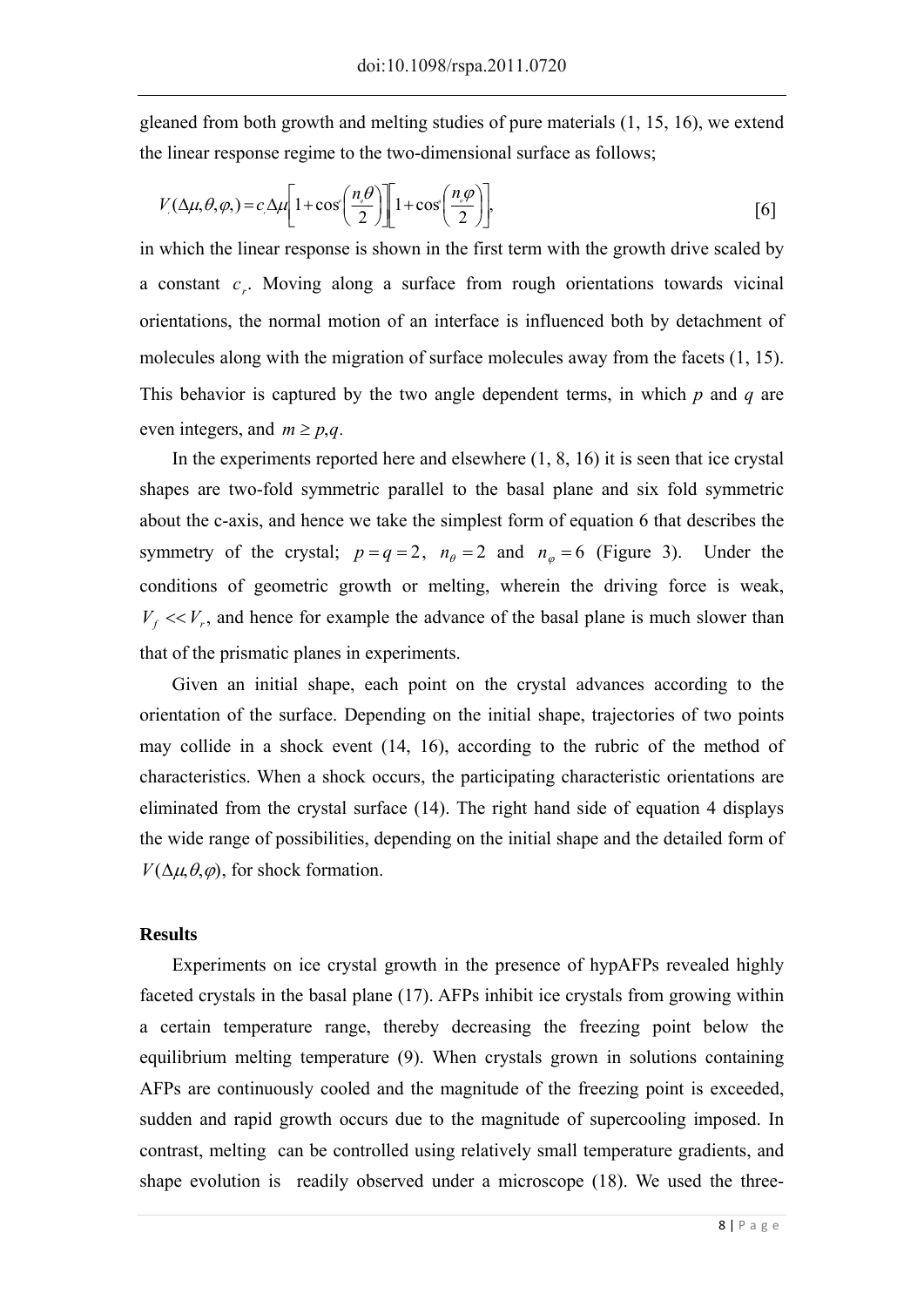dimensional model described above to simulate the melting process and to demonstrate how ice crystals melt in hypAFP solutions.



**Figure 3.** The three-dimensional velocity structure shown in terms of the cartesian velocity components (Vx, Vy, Vz). The velocity parameters are  $c_r A\mu = 0.48$  µm/sec and  $V_f = 0.08$ µm/sec*.* The reversal of time to treat dissolution is equivalent to reversing the sign of this velocity as was done for the simulations shown in figures 4 and 5. The color from dark blue to red indicates the variation of the angle θ from 0 to 180 degrees.

The parameters were chosen to fit the simulation results to the experimental results of melting of crystals in *Tenebrio molitor* AFP (*Tm*AFP) solutions. We note that in such a manner comparison with other AFP solutions will offer future insight into system specificity versus generality of this approach.

Figure 4 shows model results of a dissolving ice crystal viewed parallel to the caxis. As time progresses, the initially rounded shape evolves into a hexagonal structure and the faceted basal plane diminishes in overall area. This is a transformation commonly observed in nanoliter osmometer experiments with *Tm*AFP solutions (17), distinct from the pure case in which the basal facet is maintained (8).

Figure 5 displays the evolution perpendicular to the c-axis. The oblate spheroidal, or "drum-like", initial shape forms ridges during melting. The relatively slow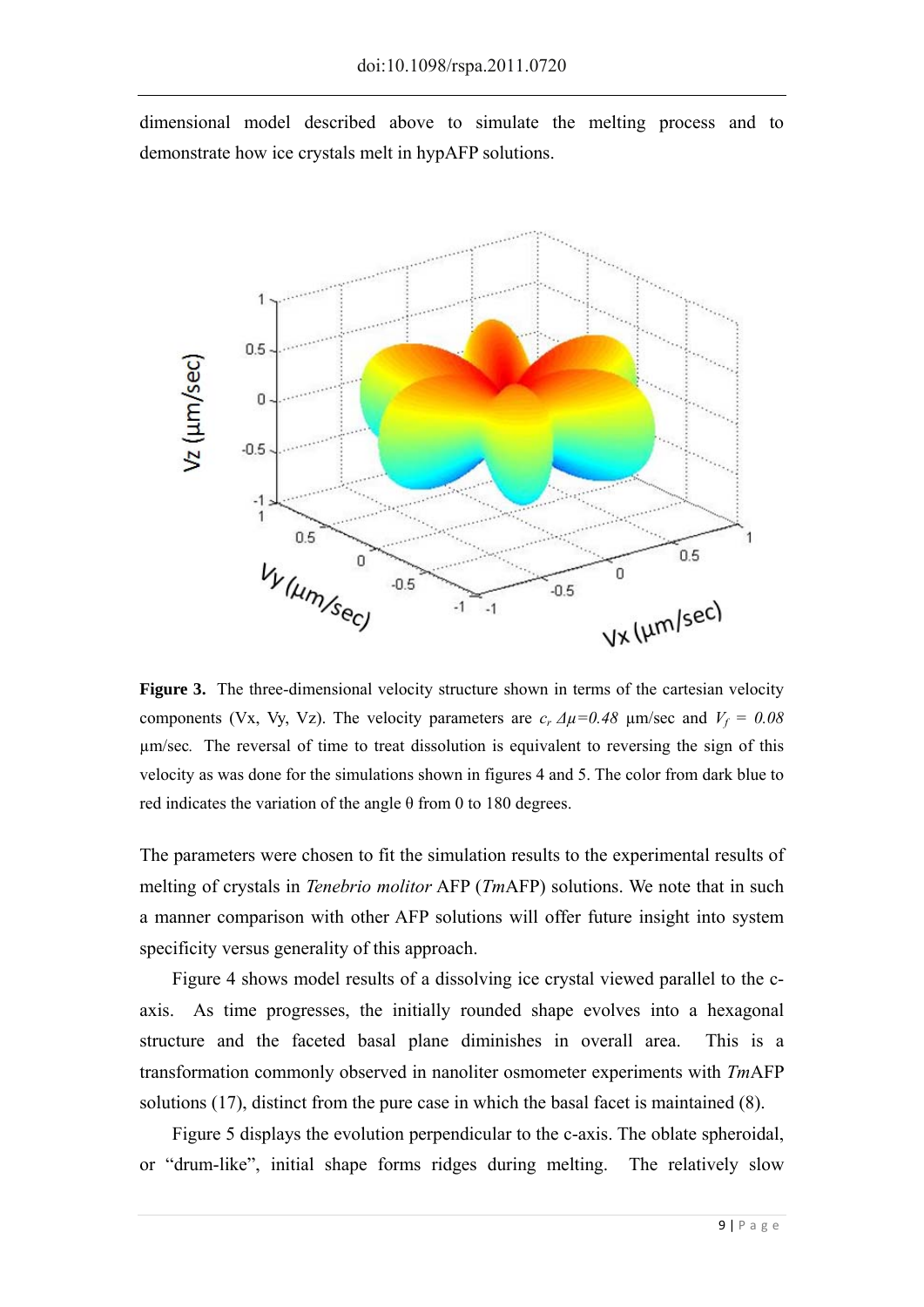ablation normal to the basal plane creates a dynamically faceted oblate spheroid of the opposite aspect ratio that we refer to as a truncated lemon. Such an evolution is seen in the experimental observations shown in Figure 1. Clearly, the morphology of these crystal surfaces is not arbitrary, but arises from a general set of underlying rules. Finally, as is seen particularly well in Figures 5 (c) and (d), regions of the crystal become faceted during ablation and hence their local curvature must decrease.



Figure 4. Computer generated model of a melting shape that results from the velocity profile that is described in Figure 3, viewed along the c-axis starting from an oblate spheroidal shape. A view along the c-axis reveals the shapes at four points in time (a) 0 sec (b) 8 sec (c) 18 sec (d) 22 sec. The clear hexagonal shape of the 3-D model is in agreement with experiments (17).

The evolution of the local curvature on certain regions of a crystal surface in which only one of the principal orientations is important can be analyzed in ostensibly the same manner as in 2-D (1, 14-16). For example, this might be treated by fixing the angle  $\varphi$  associated with the binormal  $\hat{B}$  and solving a local equation for the curvature  $\kappa_{\theta}$  as a function of the angle  $\theta$  associated with the tangent  $\hat{T}$  for a one-dimensional boundary viz.,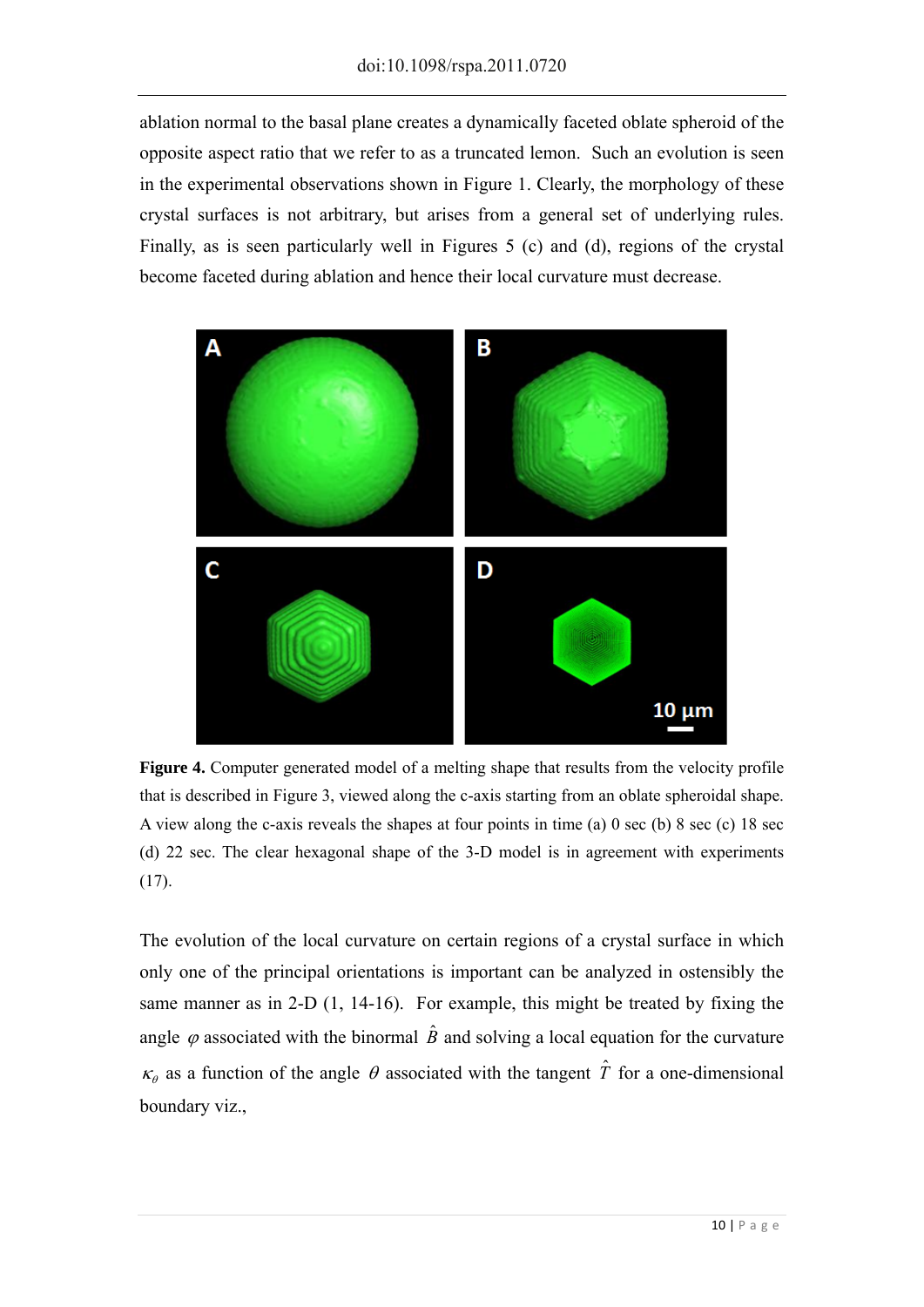$$
\frac{\partial \kappa_{\theta}}{\partial \tau} = -\kappa_{\theta}^2 \tilde{V}_{\theta} \tag{7}
$$

In this equation  $\partial/\partial \tau$  is taken at constant  $\theta$ , the so-called "velocity stiffness"  $\overline{\phantom{a}}$ J  $\setminus$  $\overline{\phantom{a}}$  $\setminus$  $\widetilde{V}_{\theta} \equiv V_{\theta} + \left(\frac{\partial^2 V_{\theta}}{\partial \theta^2}\right)$  $\partial \theta$  $\widetilde{V}_{\theta} = V_{\theta} + \left(\frac{\partial^2 V_{\theta}}{\partial \theta^2}\right)$  is determined at fixed  $\varphi$ , which is, *mutatis mutandis*, the same as in (15). Whence, for fixed  $\varphi$ , the evolution of the curvature as a function of  $\tau$  from the initial value  $K_{\text{eff}}$  is

$$
\kappa_{\theta} = \frac{\kappa_{\theta I}}{1 + \kappa_{\theta I} \widetilde{V}_{\theta} \tau}.
$$

We note however that any local axisymmetry of the two-dimensional surface that allows this heuristic interpretation of the observed curvature decrease will in general be limited to a finite time interval. After such time it is possible that the curvature evolution in the other direction will intervene, as well as issues associated with the formation of shocks associated with regions on the surface with negative surface stiffness as discussed above and in (1, 14-16).



**Figure 5.** Computer generated model of the melting shape in figure 4 viewed along the a-axis at (a) 0 sec (b) 8 sec (c) 18 sec (d) 22 sec. The initial "drum" shape evolves into a "faceted lemon" which maintains the same form as it disappears, as is seen in the experimental observations shown in Figure 1.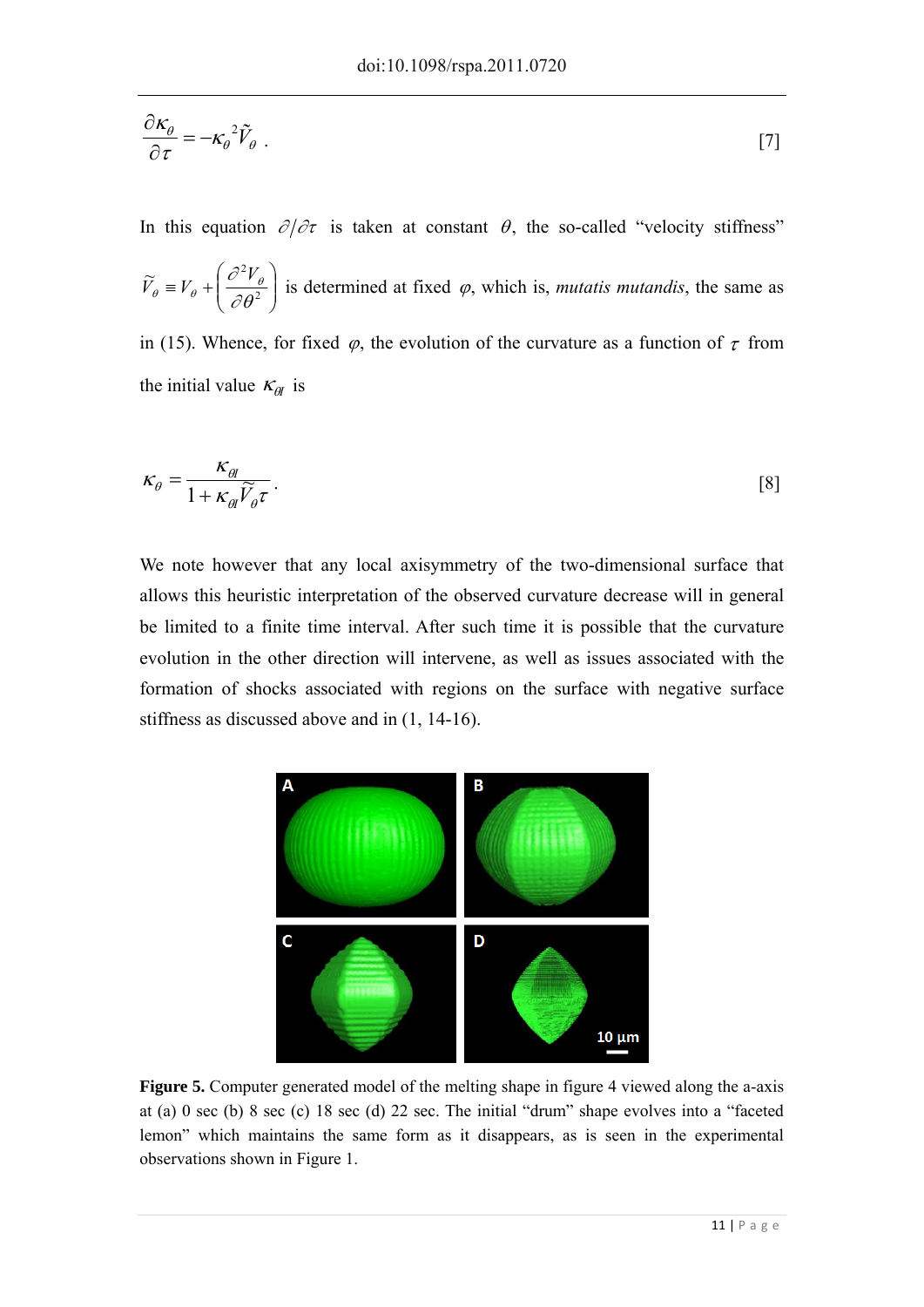# **Conclusions**

We have extended two-dimensional *geometric models* for crystal growth and melting to three-dimensions and have examined the implications for the problem of ice crystals melting (dissolving) in solutions of hyperactive antifreeze proteins (hypAFPs). It is found that, consistent with observations of ice crystals in solutions of *Tm*AFP, initially rounded crystals melted to form stable faceted "lemon shapes". The detailed morphology of such shapes is expected to depend on environmental conditions, such as the thermal hysteresis promoted by the AFP, the concentration of AFP, and the driving force  $\Delta \mu$ , all of which affect the underlying velocity function  $V(\Delta\mu,\theta,\varphi)$ . Indeed, having demonstrated the ability of geometric theories to capture detailed morphological changes in this complex system, the next stage of research aims at systematically testing the environmental influences on  $V(\Delta \mu, \theta, \varphi)$ . In this manner, refinement of both model structure and protein-ice interactions is possible. Importantly, such an approach provides quantitative insight concerning how macroscopic shapes are controlled by the mechanisms of dissolution and melting as they are modified by the presence of AFPs.

# **Acknowledgements**

This work has been supported by the National Science Foundation (NSF) under Grant No. CHE-0848081, the Condensed Matter and Surface Science program at Ohio University (CMSS), the Israel Science Foundation (1279/10 and 1281/10), the Marie Curie International Reintegration Grant (256364) and by the European Research Council (281595). JJL thanks the National Natural Science Foundation of China and the Science (31160188) and Technology Foundation of Ministry of Education of China (211030) for their research support. JSW thanks the Helmholtz Gemeinschaft Alliance "Planetary Evolution and Life," the Wenner-Gren Foundation, the John Simon Guggenheim Foundation, and the Swedish Research Council for generous support of this research.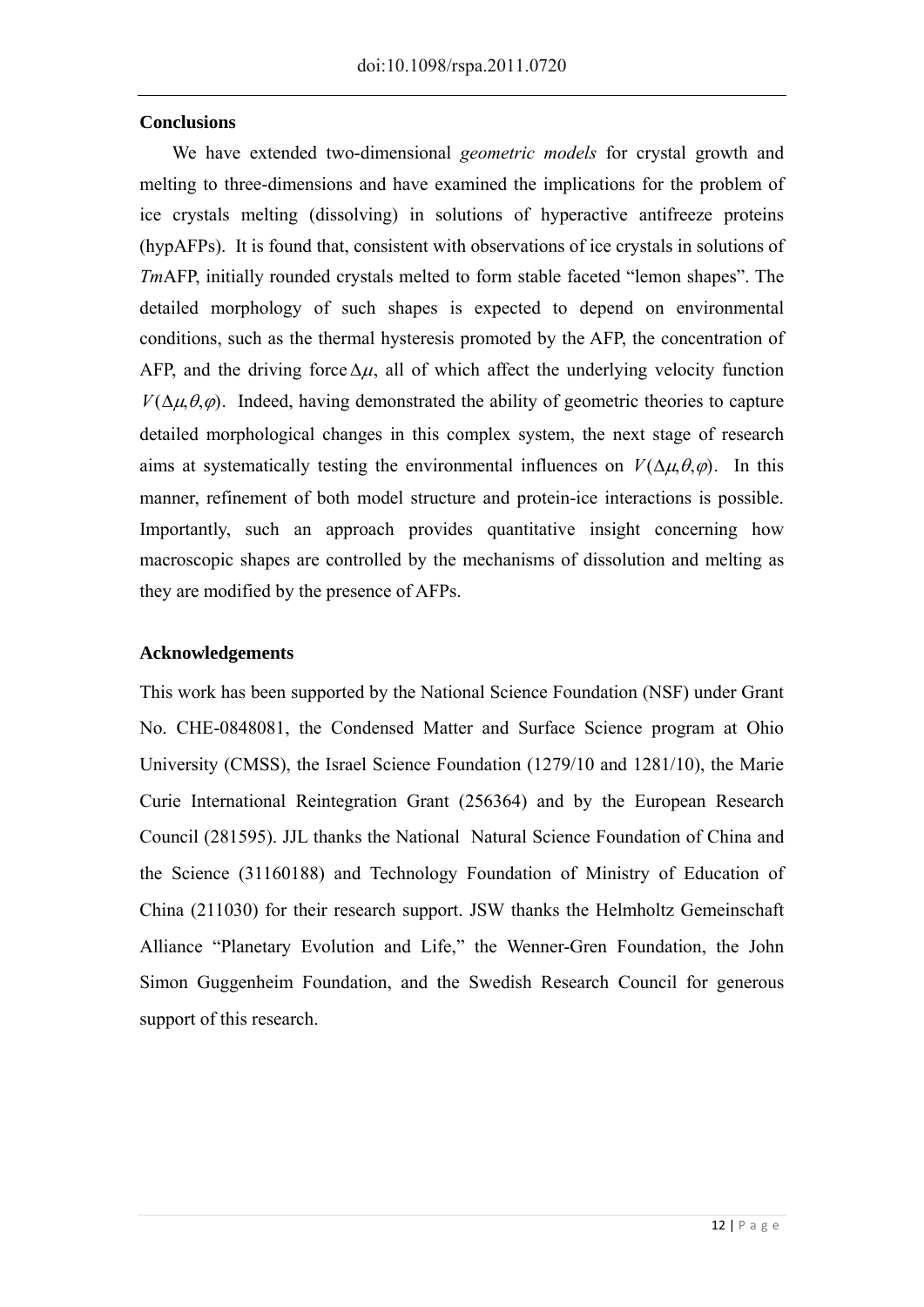### **Appendix A: Derivation of the three-dimensional model**

The approach here is a straightforward extension of Tsemekhman and Wettlaufer (14) and thus we provide here only the major waypoints sufficient to allow the reader to follow the logic. The evolution equation [2] is

$$
\left(\frac{\partial \vec{C}(u, v, t)}{\partial t}\right)_{u, v} = -V\hat{N}
$$
\n[A1]

where the arc-length parameters  $u$  and  $v$  correspond to the longitudinal and latitudinal positions corresponding to angles  $\theta$  and  $\varphi$  that define the tangent plane perpendicular to the surface normal  $\hat{N}$ . The plane is collinear with the unit surface tangent  $\hat{T}$ , whose angle  $\theta$  is measured from the positive  $x - x$  axis, and the unit binormal  $\hat{B}$ , perpendicular to  $\hat{T}$ , which has a projection onto the equatorial plane taking an angle  $\varphi$  relative to the  $x - axis$  (figure 2). In terms of *u* and *v* we write the usual arc lengths

as 
$$
ds_u = |\partial \vec{C}/\partial u|_v du
$$
 and  $ds_v = |\partial \vec{C}/\partial v|_u dv$ , and with the use of  
\n
$$
\left(\frac{\partial}{\partial t}\right)_{\theta,\varphi} = \left(\frac{\partial}{\partial t}\right)_{u,v} - \left(\frac{\partial \theta}{\partial t}\right)_{u,v} \frac{\partial}{\partial \theta} - \left(\frac{\partial \varphi}{\partial t}\right)_{u,v} \frac{\partial}{\partial \varphi}
$$
\n[A2]

a reparameterization of the surface is generalized from (14) as

$$
\left(\frac{\partial \vec{C}(\theta, \varphi, t)}{\partial \theta}\right)_{\varphi} = \frac{\partial \vec{C}(\theta, \varphi, t)}{\partial s_{u}} \frac{\partial s_{u}}{\partial \theta} = \frac{1}{\kappa_{\theta}(\theta, t)} \hat{T}
$$
\n[A3]

$$
\left(\frac{\partial \vec{C}(\theta, \varphi, t)}{\partial \varphi}\right)_{\theta} = \frac{\partial \vec{C}(\theta, \varphi, t)}{\partial s_{\nu}} \frac{\partial s_{\nu}}{\partial \varphi} = \frac{1}{\kappa_{\varphi}(\varphi, t)} \hat{B}
$$
\n[A4]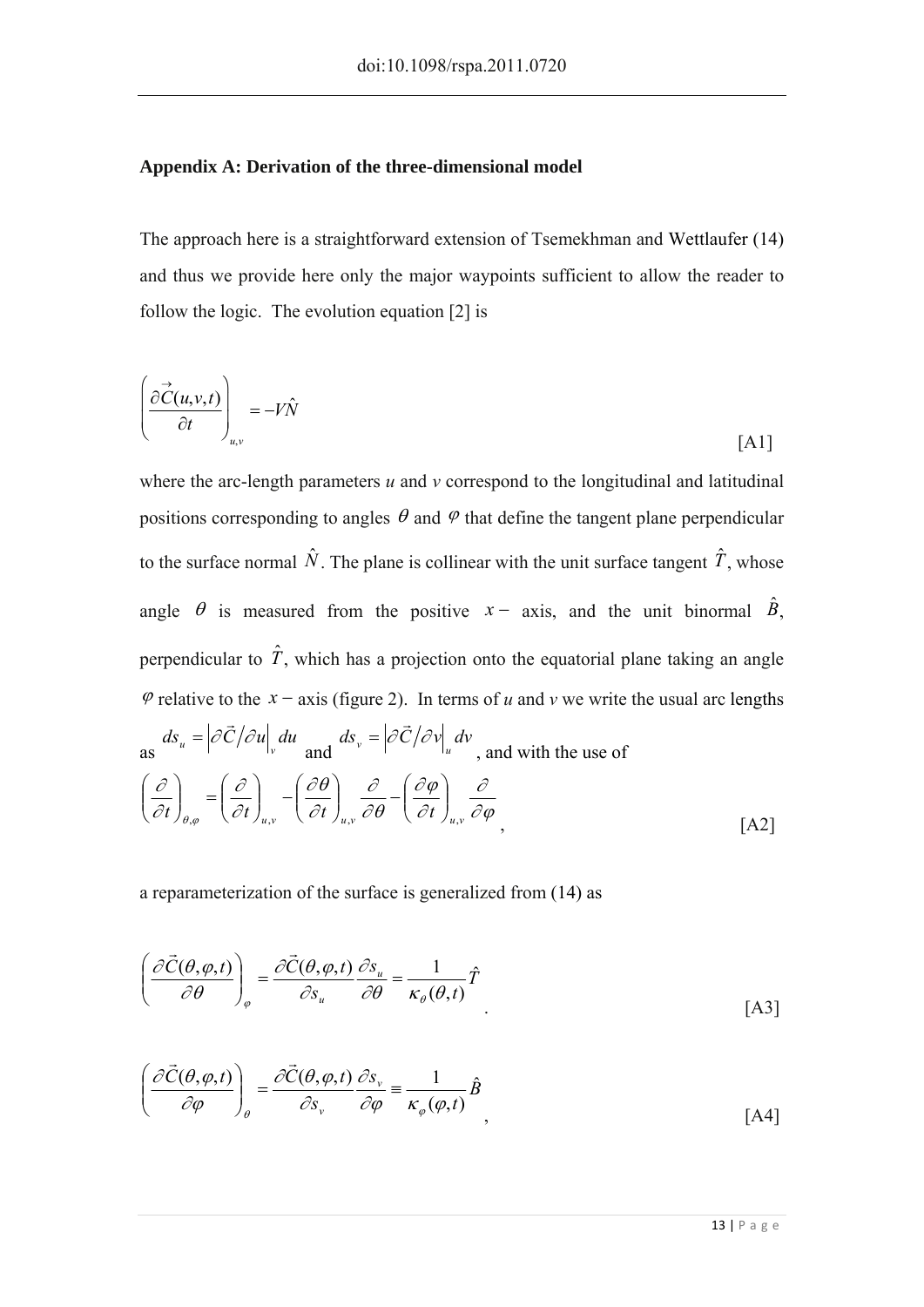Here  $\kappa_{\theta}$  (θ, t) is a compact form of the curvature as a function of  $\theta$  and t for fixed  $\varphi$ and the same nomenclature follows, the obvious changes being made, for  $\kappa_{\varphi}(\varphi, t)$ . Combining equations [A2], [A3], and [A4] yields

$$
\left(\frac{\partial \vec{C}(\theta, \varphi, t)}{\partial t}\right)_{\theta, \varphi} = -V(\theta, \varphi)\hat{N} - \frac{1}{\kappa_{\theta}(\theta, t)} \left(\frac{\partial \theta}{\partial t}\right)_{u, v} \hat{T} - \frac{1}{\kappa_{\varphi}(\varphi, t)} \left(\frac{\partial \varphi}{\partial t}\right)_{u, v} \hat{B}
$$
\n[A5]

The appropriate generalization of equation (4) from (14) gives the pair

$$
\left(\frac{\partial \theta}{\partial t}\right)_{u,v} = -\frac{\partial V}{\partial s_u} = -\kappa_\theta \frac{\partial V}{\partial \theta} \qquad \qquad \left(\frac{\partial \varphi}{\partial t}\right)_{u,v} = -\frac{\partial V}{\partial s_v} = -\kappa_\varphi \frac{\partial V}{\partial \varphi} \qquad \qquad \text{[A6]}
$$

Combining equations [A5] and [A6] yields

$$
\left(\frac{\partial \vec{C}(\theta, \varphi, t)}{\partial t}\right)_{\theta, \varphi} = -V(\Delta \mu, \theta, \varphi)\hat{N} + \left(\frac{\partial V}{\partial \theta}\right)_{\varphi, t} \hat{T} + \left(\frac{\partial V}{\partial \varphi}\right)_{\theta, t} \hat{B}
$$
\n[A7]

which is equation 3, the solution to which is equation [4].

# **References**

- 1. Cahoon A, Maruyama M, & Wettlaufer JS (2006) Growth‐melt asymmetry in crystals and twelve‐sided snowflakes. *Phys. Rev. Lett.* **96**(25). DOI: 10.1103/PhysRevLett.96.255502.
- 2. Wettlaufer JS (2001) Dynamics of ice surfaces. *Interface Sci.* **9**:115‐127. DOI: 10.1023/A: 1011287217765.
- 3. Elbaum M & Wettlaufer JS (1993) Relation of growth and equilibrium crystal shapes. *Phys. Rev. E* **48**:3180. DOI: 10.1103/PhysRevE.48.3180.
- 4. Gilmer GH & Bennema P (1972) Simulation of crystal-growth with surface diffusion. *J. Appl. Phys.* **43**(4):1347‐&. 10.1063/1.1661325.
- 5. Wulff G (1901) Zur Frage der Geschwindigkeit des Wachstums und der Aufl¨osung der Kristallfl¨achen. *Z. Krist* **34**:449‐530.
- 6. Lipson SG (1987) Helium Crystals. *Contemp. Phys.* **28**(2):117 ‐ 142. DOI: 10.1080/00107518708223690.